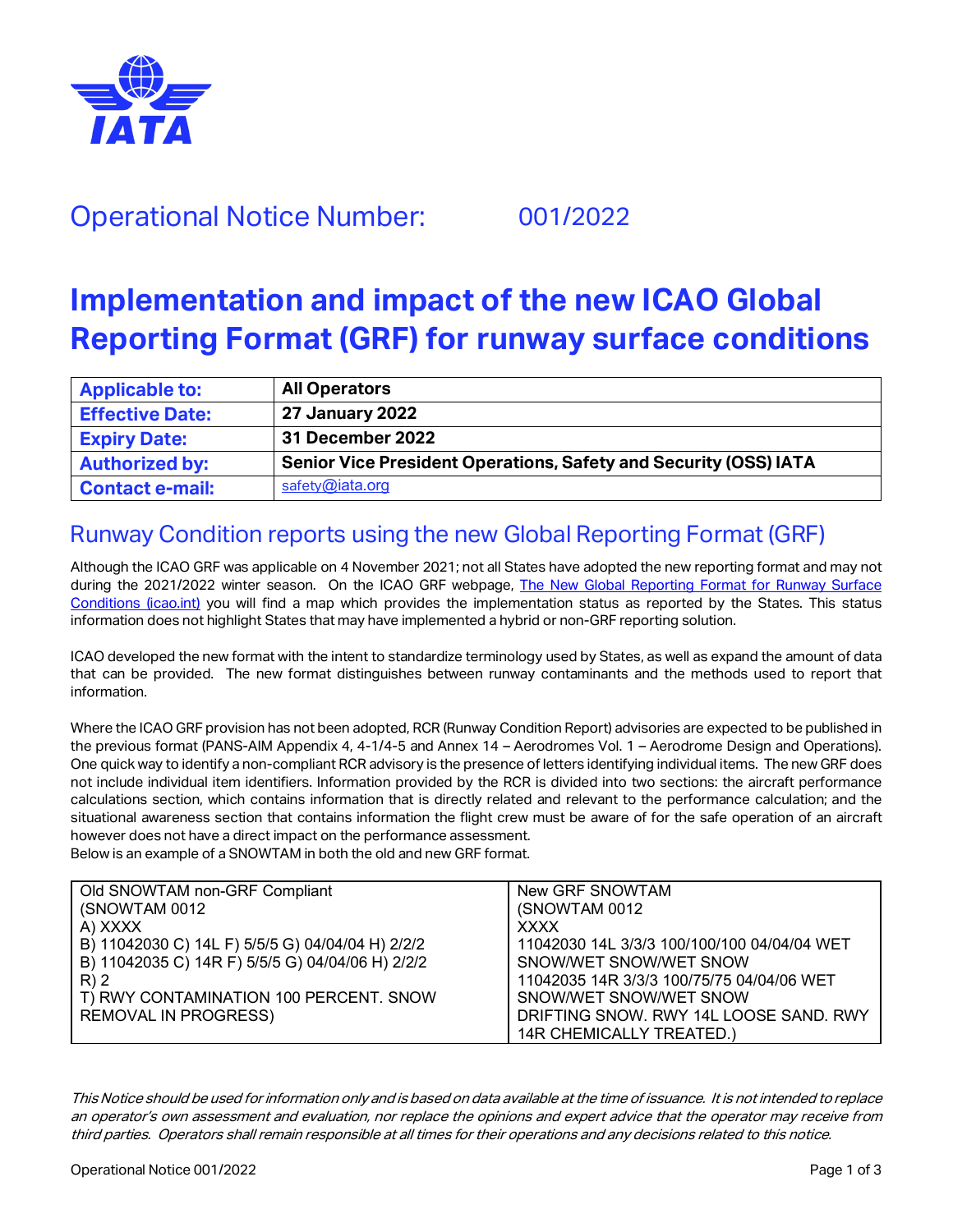

The format and type of contaminant descriptors used by the two versions above, highlight the fact that the two RCR formats are not completely aligned. For example, not all the descriptions in a Runway Condition Assessment Matrix (RCAM) will be available in the GRF SNOWTAM. Vice versa there are two conditions present in the current RCR format that are not reported in the GRF SNOWTAM. In particular, IATA is highlighting a number of concerns:

- The term "SNOWTAM" is misleading. Although we understand that the intent is to provide a single format to describe the condition of runway surfaces, it seems counterintuitive to use a SNOWTAM to report water contaminants in tropical areas. It is also unclear how a SNOWTAM will be used to report sand covered runways in dry humid regions.
- There are now two different reporting methods. Operators are now encouraged to actively monitor SNOWTAM advisories and ATIS broadcasts. The new format requires a minimum reporting timeline of 8-hour increments, or as needed to inform of decreased or improved conditions, but these reports may be provided in two formats.
- The GRF does not list DAMP as a contaminant.
- FROZEN RUTS OR RIDGES were removed because there was no performance effect from this situation, although they may have an impact.
- Non-GRF RCR advisories (in Old SNOWTAM format) may contain estimated surface friction information for each third of the runway under item H). IATA recommends that those estimated surface friction values are not used for performance calculations.

Non-GRF friction data in OLD SNOWTAM, which can be determined or estimated by measuring equipment, may be used as an indicator of potentially degraded conditions. In this instance, the Runway Condition Assessment Matrix (RCAM), using contamination type and depth, is the preferred method to derive a runway condition code. IATA recommends using the reported contaminants type and depth (items F and G in Old SNOWTAM)) for this performance calculation.

#### **Other Hybrid formats still not compliant with GRF**

Some countries use their own format of SNOWTAM, FAA and Canada use RCAM criteria equivalent to ICAO GRF, however there are differences from ICAO (e.g., condition covered as RWY CC "0").

| FAA                                                                                                                                                                                                                                        |  |  |
|--------------------------------------------------------------------------------------------------------------------------------------------------------------------------------------------------------------------------------------------|--|--|
| XXX RWY 16L FICON 5/5/5 100 PRCT WET                                                                                                                                                                                                       |  |  |
| XXX RWY 16R FICON 5/2/2 100 PRCT WET.50 PRCT 1/4 IN SLUSH.75 PRCT 1/4 IN SLUSH                                                                                                                                                             |  |  |
| XXX RWY 16C FICON 2/3/1 75 PRCT 1/4 IN SLUSH, 100 PRCT 1/2 IN WET SNOW, 100 PRCT 1/2 IN WET SNOW                                                                                                                                           |  |  |
| XXX RWY 34R FICON 5/5/5 100 PRCT WET                                                                                                                                                                                                       |  |  |
| XXX RWY 34L FICON 2/2/5 75 PRCT 1/4 IN SLUSH.50 PRCT 1/4 IN SLUSH.100 PRCT WET                                                                                                                                                             |  |  |
| XXX RWY 34C FICON 1/3/2 100 PRCT 1/2 IN WET SNOW, 100 PRCT 1/2 IN WET SNOW, 75 PRCT 1/4 IN SLUSH                                                                                                                                           |  |  |
| (Comparison between GRF format and FICON)<br>GRF format: KXXX 02170135 16R 5/2/2 100/50/75 NR/06/06 WET/SLUSH/SLUSH<br>FICON format: XXX RWY 16R FICON 5/2/2 100 PRCT WET.50 PRCT 1/4 IN SLUSH.75 PRCT 1/4 IN SLUSH<br>Refer FICON detail: |  |  |
| https://www.faa.gov/documentLibrary/media/Notice/N JO 7930.107 Field Condition (FICON) Reporting.pdf                                                                                                                                       |  |  |

This Notice should be used for information only and is based on data available at the time of issuance. It is not intended to replace an operator's own assessment and evaluation, nor replace the opinions and expert advice that the operator may receive from third parties. Operators shall remain responsible at all times for their operations and any decisions related to this notice.